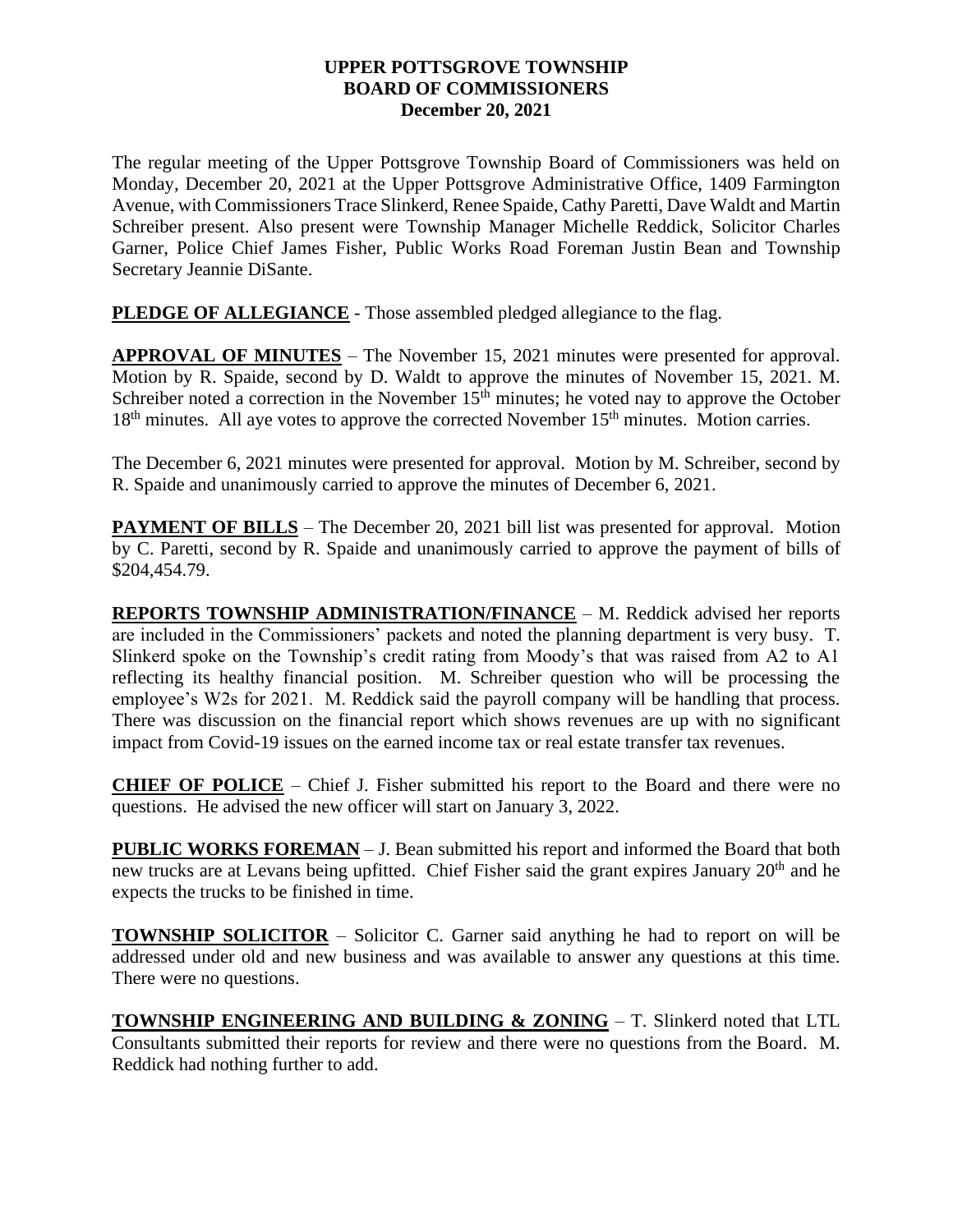# **COMMITTEE CHAIR REPORTS**

**OPEN SPACE AND RECREATION** – G. Churach informed the Commissioners there was no meeting last month and had no report to submit.

**SEWER AND WATER** – J. Bealer submitted a report and noted the DEP renewed Pottstown Treatment Plant's NPDES permit with a new upper limit level of a chemical compound used to eliminate harmful bacteria.

**FIRE AND AMBULANCE** – D. Raudenbush was called out on an incident however his reports were submitted for review. M. Schreiber said this is the first he has seen a report from the Fire Marshal and the report ended in June of 2021. He inquired if C. Ritschard is no longer needed by the company. M. Reddick verified with C. Ritschard that he did not resign his position as Fire Marshal. R. Spaide commented the report states he was still on the job on September  $12<sup>th</sup>$ .

# **OLD BUSINESS**

**Consider Approval of the 2022 Budget** – The Commissioners discussed some budget details. Motion by R. Spaide, second by C. Paretti to approve the overall 2022 Budget as presented.

M. Schreiber said he has an issue with hiring another employee, a public works director for a small department, and he cannot support it. C. Paretti commented that since the public works employees have chosen to unionize it is a better business practice to have the department managed by a director. T. Slinkerd advised M. Schreiber that he has had over three months to raise budget issues but did not. T. Slinkerd further explained that the budget process was designed specifically to raise issues in an organized manner and not at the last minute. T. Slinkerd then called for the vote. The Commissioners voted on the motion as follows, ayes: R. Spaide, C. Paretti, D. Waldt, T. Slinkerd. Nay: M. Schreiber. Motion carries.

**Consider Approval of Ordinance No. 517 Fixing the Tax Millage for 2022** - T. Slinkerd read the details of the ordinance with includes the Real Property (General Purpose) millage rate of 3.4 mills, the Special Purpose (Fire Protection) millage rate of 0.6 mills for a Total Real Property Millage Rate of 4.0 mills or \$0.40 per \$100 of assessed valuation. Motion by C. Paretti, second by D. Waldt and unanimously carried to approve, with corrected dates on the document to be 2022, Ordinance No. 517 Fixing the Tax Millage for 2022.

**Consider Approval of Resolution No. 739 Adopting the Act 537 Official Sewage Facilities Plan** – M. Reddick commented that when the original resolution was adopted in July the Township had not received comments from the County. The DEP is requiring the Township adopt the same resolution with a later date since receiving the County comments and taking them into consideration. However, there are no changes to the resolution. Motion by M. Schreiber, second by R. Spaide and unanimously carried to approve Resolution No. 739 Adopting the Act 537 Official Sewage Facilities Plan.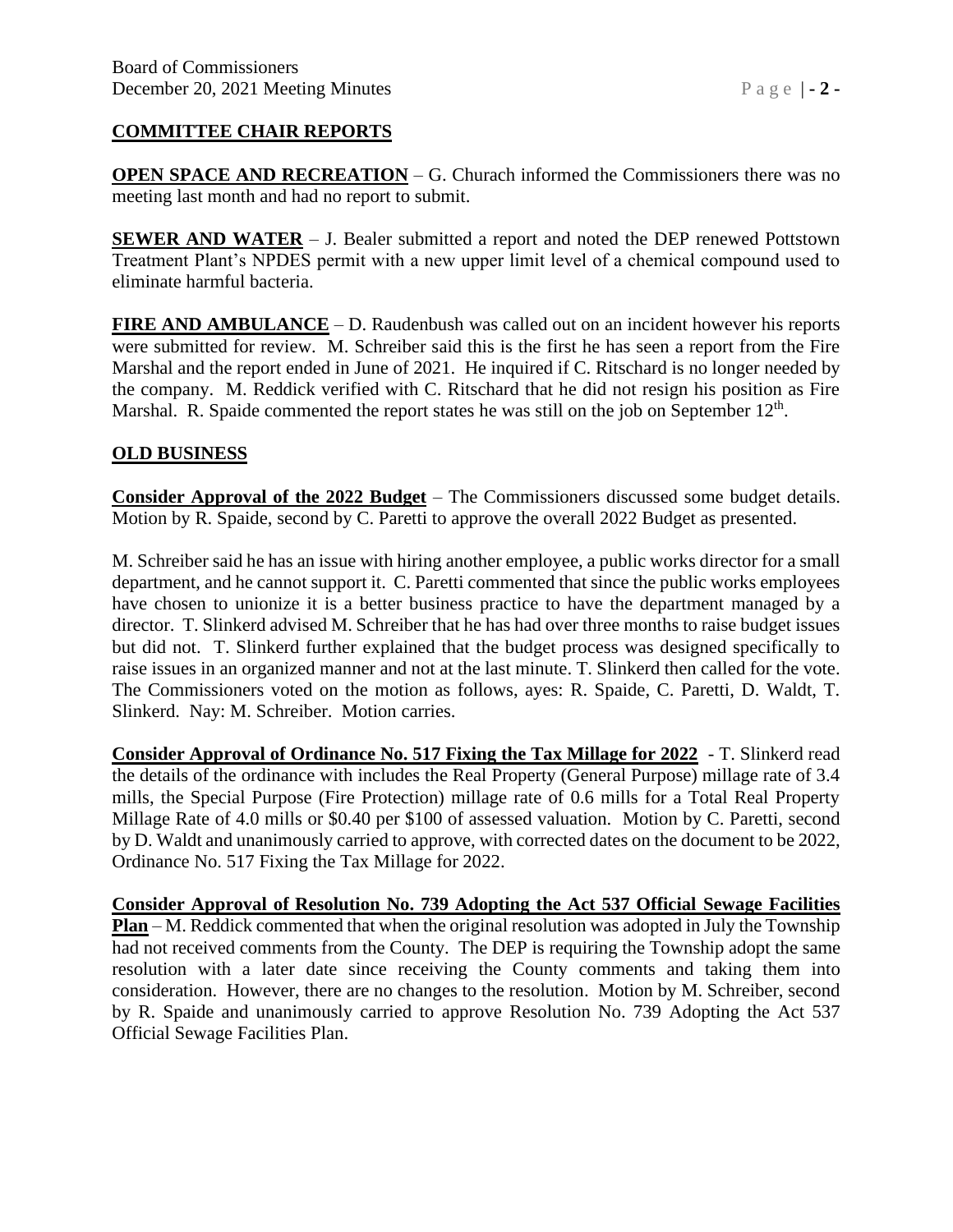#### **Consider Approval of the Revised MMO's for 2022 for the Non-Uniform & Uniform Pension**

**Plans** - T. Slinkerd explained the Township received from the actuary consultant revised 2022 MMOs based on revised January 1, 2021 actuarial valuation reports. The recalculations were due to one administration employee leaving Township employment. Motion by R. Spaide, second by C. Paretti and unanimously carried to approve the Revised MMO's for 2022 for the Non-Uniform & Uniform Pension Plans.

**Discuss & Consider Approval of Escrow Release No. 6 for Pottsgrove Hunt (Kummerer) Phase 1** – Motion by D. Waldt, second by C. Paretti and unanimously carried to approve the Escrow Release No. 6 in the amount of \$447,942.48 for Pottsgrove Hunt (Kummerer) Phase 1.

### **NEW BUSINESS**

**Discuss & Consider Approval to List Items on Municibid** – J. Bean submitted a list of equipment at the public works facility that has not been used for many years. He researched current resale values and suggested the items be put up for sale on Municibid with the proceeds then used to purchase a needed rotary mower. There was discussion on reserve prices vs. opening bid prices. Motion by R. Spaide, second by M. Schreiber and unanimously carried to approve advertising the public works used equipment, provided in a list from J. Bean, on Municibid with any proceeds deposited into the General Fund for consideration of future public works equipment purchases.

**Discuss & Consider Approval of Annual Pond Treatment for Sunset Park** – G. Churach explained there are serious issues with aquatic weed and algae overgrowth in the Sunset Park pond. The past summer the pond was unusable by the public. He vetted two companies that can provide restoration and treatments and control of these issues along with inspections and water testing. A one-year services contract, with automatic annual renewal from SOLitude Lake Management was submitted for the Board's consideration. Motion by C. Paretti, second by M. Schreiber and unanimously carried to approve the 2022 services contract from SOLitude Lake Management at the cost of \$2,952.00 with an automatic one-year renewal which includes a 3% escalation in the annual contract price.

**Discuss & Consider Approval of Meeting Dates for 2022** – Motion by C. Paretti, second by D. Waldt to approve advertising the meeting dates for 2022. There was discussion concerning the date for the Civil Service Commission reorganization meeting an hour before the Board of Commissioners reorganization meeting the first week in January. Solicitor Garner explained the First Class Township Code now allows in even years for the reorganization of the Civil Service to be held within 30 days of the first Monday January. M. Reddick will revise the advertisement for the Civil Service meeting to be held on January 18, 2022. Standing motion to advertise the revised meeting dates for 2022 carries.

### **PUBLIC COMMENTS**

J. Bealer commented that in January Don Read will be taking a seat on the Board of Commissioners. The Sewer Committer is losing him as a representative. He asked that it be known there is a vacancy he is looking to fill.